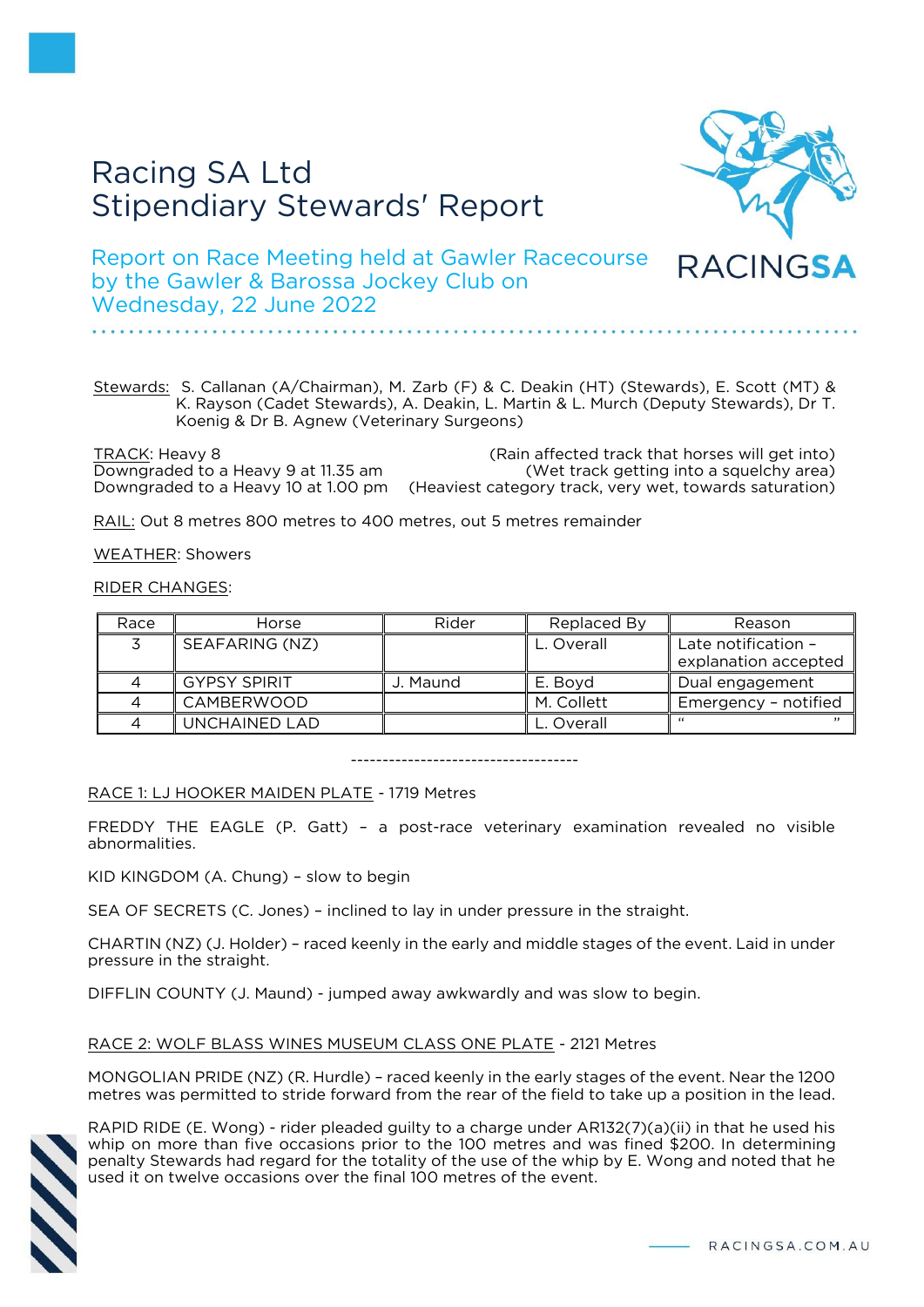# RACE 2: WOLF BLASS WINES MUSEUM CLASS ONE PLATE - 2121 Metres (cont'd)

KING OF AVALON (NZ) (T. Pannell) - trainer, Mr J. Macmillan advised Stewards prior to the event of a change of tactics in that he would instruct his rider to attempt to be further forward in the event. Settled in the lead. Inclined to lay out under pressure in the straight. Trainer, Mr J. Macmillan was reprimanded under AR206(1) for using gear (compression hood with Ear Muffs) that did not comply with the National Equipment Register.

PENTELLIGENTSIA (NZ) (D. Caboche) – slow to begin, approximately three to four lengths.

SOUTHERN SWOOP (J. Holder) – rider explained in relation to the filly's performance that it did not handle today's track conditions, was under pressure from near the 600 metres and failed to respond to his riding. A post-race veterinary examination revealed the filly to be lame in the off foreleg. Co-trainer, Mr L. Macdonald was advised that a Veterinary Clearance would be required prior to a future Approval to Race jump-out, trial or race start.

## RACE 3: PURE WINE CO MAIDEN PLATE - 1200 Metres

LUCKY BLUE (T. Pannell) – lost its off hind plate during the event. On jumping away was inconvenienced by PORTATION, which was taken in. Inclined to lay in under pressure in the straight.

SEAFARING (NZ) (L. Overall) – lost its near fore plate during the event. Jumped away awkwardly, shifted out and bumped WILD SONNET.

EL ROYALE (J. Holder) - Stewards received a request from Trainer, Mr J. O'Connor that the gelding be withdrawn due to the track downgrade. Stewards accepted this request and declared EL ROYALE a late scratching at 12.55 pm.

PATANDMICK (F. Atkinson) – rider was reminded of her obligations under AR132(6)(c) for using her whip when out of contention.

PORTATION (S. Logan) – on jumping away was taken in by BARBALINE onto LUCKY BLUE.

WILD SONNET (E. Boyd) - jumped away awkwardly, shifted in and bumped SEAFARING (NZ). Near the 800 metres was obliged to be eased as BARBALINE rolled in.

BARBALINE (B. Vorster) – jumped away awkwardly, shifted in onto PORTATION taking that gelding in. Near the 800 metres rolled in onto WILD SONNET, which was obliged to be eased.

MISCHIEVOUS TYCOON (K. Crowther) – was kicked by another runner behind the barriers. Underwent a pre-race veterinary examination and it was reported that the filly had a laceration to the near fore leg and declared not suitable to race. Acting on this advice MISCHIEVOUS TYCOON was declared a late scratching by order of Stewards at 1.20 pm. Trainer, Mr G. Kluske was advised that a Veterinary Clearance would be required prior to a future Approval to Race jump-out, trial or race start.

# RACE 4: TERRACE FUNCTION CENTRE MAIDEN PLATE - 1200 Metres

TUPOLEU (B. Price) - rider pleaded guilty to a charge under AR132(7)(a)(ii) in that he used his whip on more than five occasions prior to the 100 metres and was reprimanded. In determining penalty Stewards had regard for the totality of the use of the whip by B. Price and noted that he used it on four occasions over the final 100 metres of the event.

WILLASTON (D. Caboche) – laid out under pressure in the straight.

ARCTIC FLORA (C. Murray) - rider pleaded guilty to a charge under AR132(7)(a)(ii) in that he used his whip on more than five occasions prior to the 100 metres and was reprimanded. In determining penalty Stewards had regard for the totality of the use of the whip by C. Murray and noted that he used it once over the final 100 metres of the event.



GYPSY SPIRIT (E. Boyd) – on jumping away was hampered by LADY DE LUNE, which shifted out and made heavy contact with the filly. Raced keenly in the early and middle stages of the event.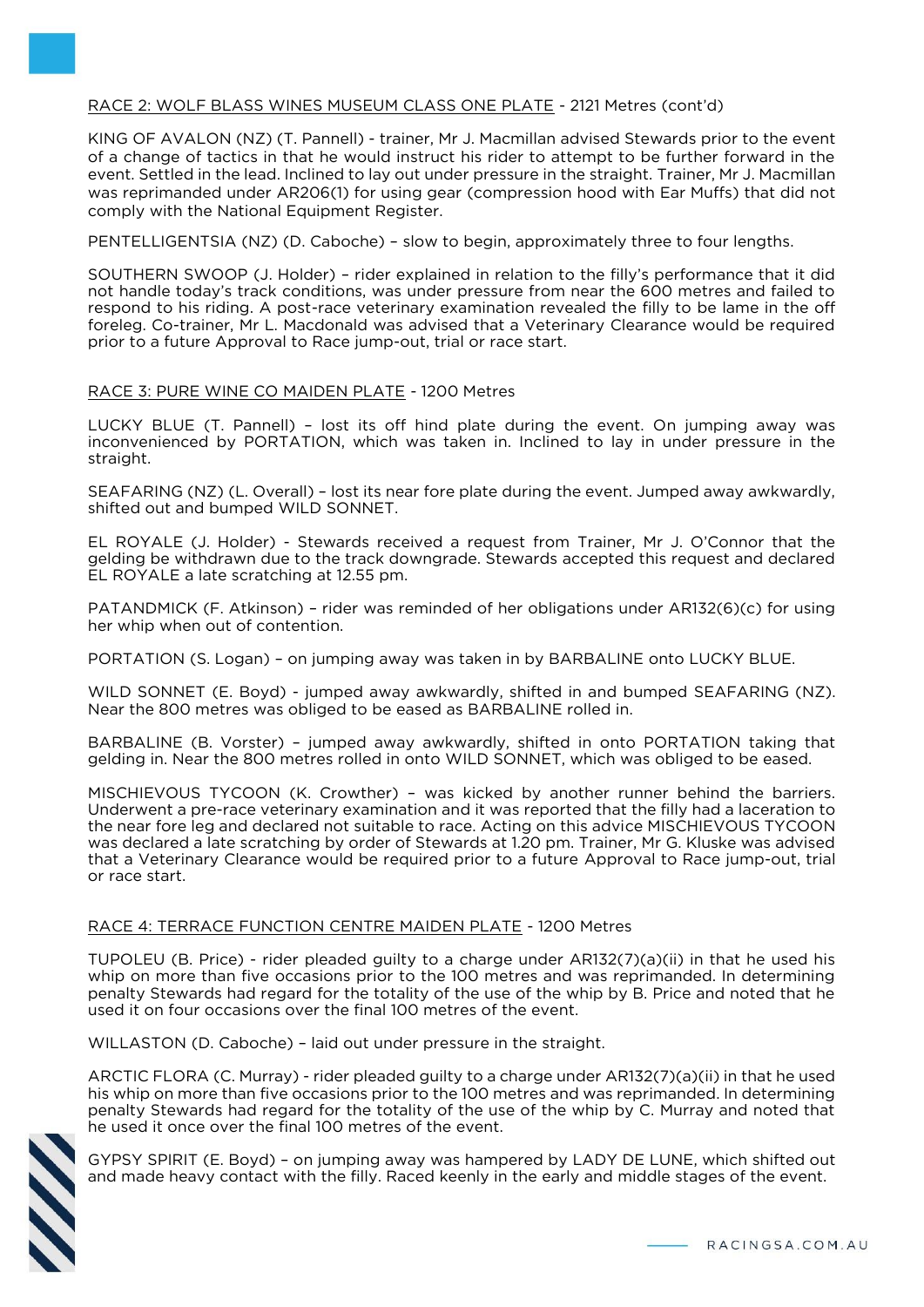# RACE 4: TERRACE FUNCTION CENTRE MAIDEN PLATE - 1200 Metres (cont'd)

LADY DE LUNE (A. Jordsjo) - jumped away awkwardly, shifted out and made heavy contact with GYPSY SPIRIT, which was hampered. Rider pleaded guilty to a charge under AR132(7)(a)(ii) in that she used her whip on more than five occasions prior to the 100 metres and was reprimanded. In determining penalty Stewards had regard for the totality of the use of the whip by A. Jordsjo and noted that she used it on three occasions over the final 100 metres of the event.

SHIVER (E. Annells) – rider reported that the filly raced green throughout the event.

UNCHAINED LAD (L. Overall) – rider was reminded of his obligations under AR132(6)(c) for using his when out of contention.

## RACE 5: WOLF BLASS RASCALS CUP 3YO BENCHMARK 62 HANDICAP - 1516 Metres

EAGLELOU (C. Jones) – slow to begin.

LONRODEX (A. Jordsjo) – rider reported that the gelding did not feel comfortable in its action during the event. A post-race veterinary examination revealed no visible abnormalities.

DANCING STREAM (P. Gatt) – rider reported in relation to the filly's performance that it travelled well in the early and middle stages; however when asked to improve it failed to respond to his riding and may not have handled today's track conditions.

RED SEQUOIA (F. Atkinson) – slow to begin.

DAWNBURST (E. Boyd) – raced wide without cover and keenly in the early and middle stages of the event.

FOUR WINDS (K. Crowther) – laid in under pressure in the early part of the straight.

#### RACE 6: COOPERS BREWERY BENCHMARK 54 HANDICAP - 1200 Metres

BETTA EDDIE (E. Wong) - jumped away awkwardly, shifted out and inconvenienced OBELOS (GB). Hung out under pressure in the straight and despite the efforts of its rider bumped with RUSTYDUSTYSUNSHINE on a number of occasions.

OBELOS (GB) (P. Gatt) – on jumping away was inconvenienced as BETTA EDDIE shifted out.

ZEDUKI (B. Vorster) – rider reported in relation to the gelding's performance that it travelled well during the event; however did not let down as he had anticipated and was disappointing to the finish.

RUSTYDUSTYSUNSHINE (B. Price) - jumped away awkwardly, shifted in and inconvenienced SEE YOU LATER NOW. Raced wide without cover throughout the event. Bumped with BETTA EDDIE on a number of occasions in the straight.

SEE YOU LATER NOW (J. Holder) – on jumping away was inconvenienced by RUSTYDUSTYSUNSHINE, which shifted in. Rider reported that when asked for an effort the mare did not let down and did not feel comfortable in its action and for this reason he elected not to ride his mount out in his normal manner. A post-race veterinary examination revealed no visible abnormalities.

#### RACE 7: WOLF BLASS WINES BENCHMARK 58 HANDICAP - 1100 Metres

MYSTICANO (E. Wong) – inclined to lay out under pressure in the straight.

CHEVITE (L. Overall) – near the 300 metres shifted in abruptly and was corrected by its rider.

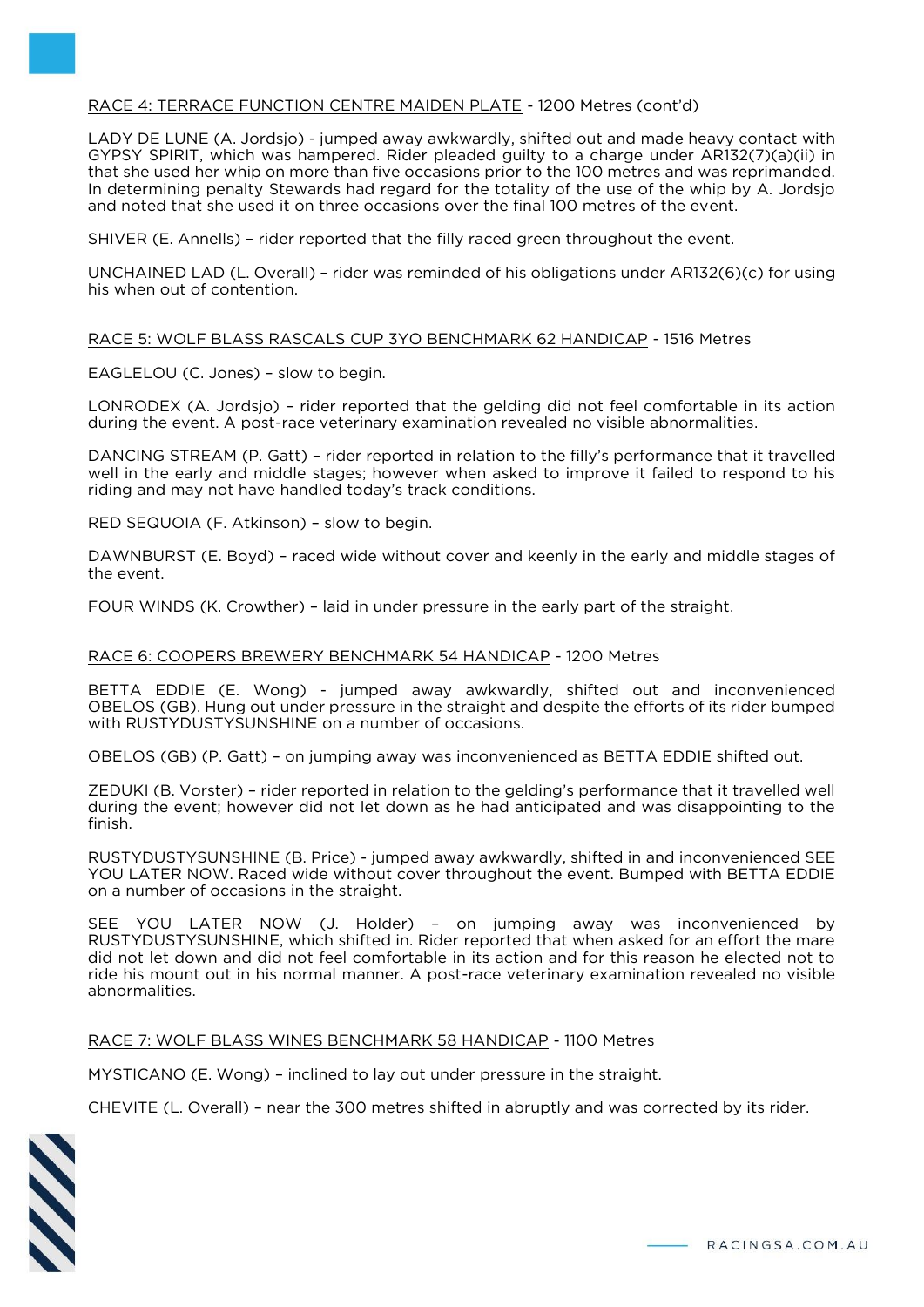## RACE 7: WOLF BLASS WINES BENCHMARK 58 HANDICAP - 1100 Metres (cont'd)

TEXAN WINDSTORM (B. Vorster) – rider reported in relation to the gelding's performance that it travelled well in the early and middle stages of the event. He added that when placed under pressure near the 600 metres failed to let down as he had expected. A post-race veterinary examination revealed no visible abnormalities.

DEEVINE (J. Holder) – in the early stages of the straight was taken wider by MAGIC DELTA, which was laying out.

MAGIC PHANTOM (A. Chung) - Stewards received a request from Trainer, Mr J. O'Connor that the gelding be withdrawn due to the track downgrade. Stewards accepted this request and declared MAGIC PHANTOM a late scratching at 1.10 pm.

ASHADY PAST (J. Maund) – near the 800 metres was awkwardly placed to the inside of MYSTICANO and lost ground. Near the 650 metres was awkwardly placed to the inside of MYSTICANO.

GOGOLF GURU (F. Atkinson) – inclined to lay in under pressure in the straight.

MAGIC DELTA (D. Caboche) – laid out under pressure in the straight taking DEEVINE wider on the track.

LIBERTY BLUE (B. Price) – rider reported in relation to the gelding's performance that it never travelled during the event and may not have handled the track conditions, for this reason he did not ride it out in his normal manner over the final 150 metres. A post-race veterinary examination revealed no visible abnormalities.

#### RACE 8: CORNERSTONE STUD BENCHMARK 54 HANDICAP - 1516 Metres

ZOUSTORM (C. Jones) – rider explained in relation to the gelding's performance that it travelled well in the early and middle stages of the event and when asked for an effort from the entrance to the straight, it failed to let down as she had expected and resented racing when crowded by other runners. She added that it may not have handled the step up to 1500 metres. A post-race veterinary examination revealed no visible abnormalities.

EM BRYAN (L. Overall) – slow to begin.

READY FORA MOET (K. Crowther) – lost its off hind plate during the event.

MOSS THE BOSS (A. Livesey) – raced wide without cover throughout the event.

SAWTELL (NZ) (S. Logan) – as this is the gelding's fifth start in the month of June, underwent a pre-race veterinary examination upon arrival on course and was deemed suitable to race. Rider pleaded guilty to a charge under AR132(7)(a)(ii) in that she used her whip on more than five occasions prior to the 100 metres and was reprimanded. In determining penalty Stewards had regard for the totality of the use of the whip by S. Logan and noted that she used it on three occasions over the final 100 metres of the event.

GRAVITY (E. Annells) – dipped on a number of occasions between the 800 metres and the 600 metres and then commenced to hang out from the 600 metres for the remainder of the event and as a result the rider did not ride her mount out in her normal manner. A post-race veterinary examination revealed no visible abnormalities.

TIZA (P. Gatt) – Stewards permitted P. Gatt to ride the mare 0.5 kg over its declared weight of 54.5kg. Slow to begin. Inclined to hang in under pressure in the straight and proved difficult for the rider to ride out in his normal manner.

---------------------------------------